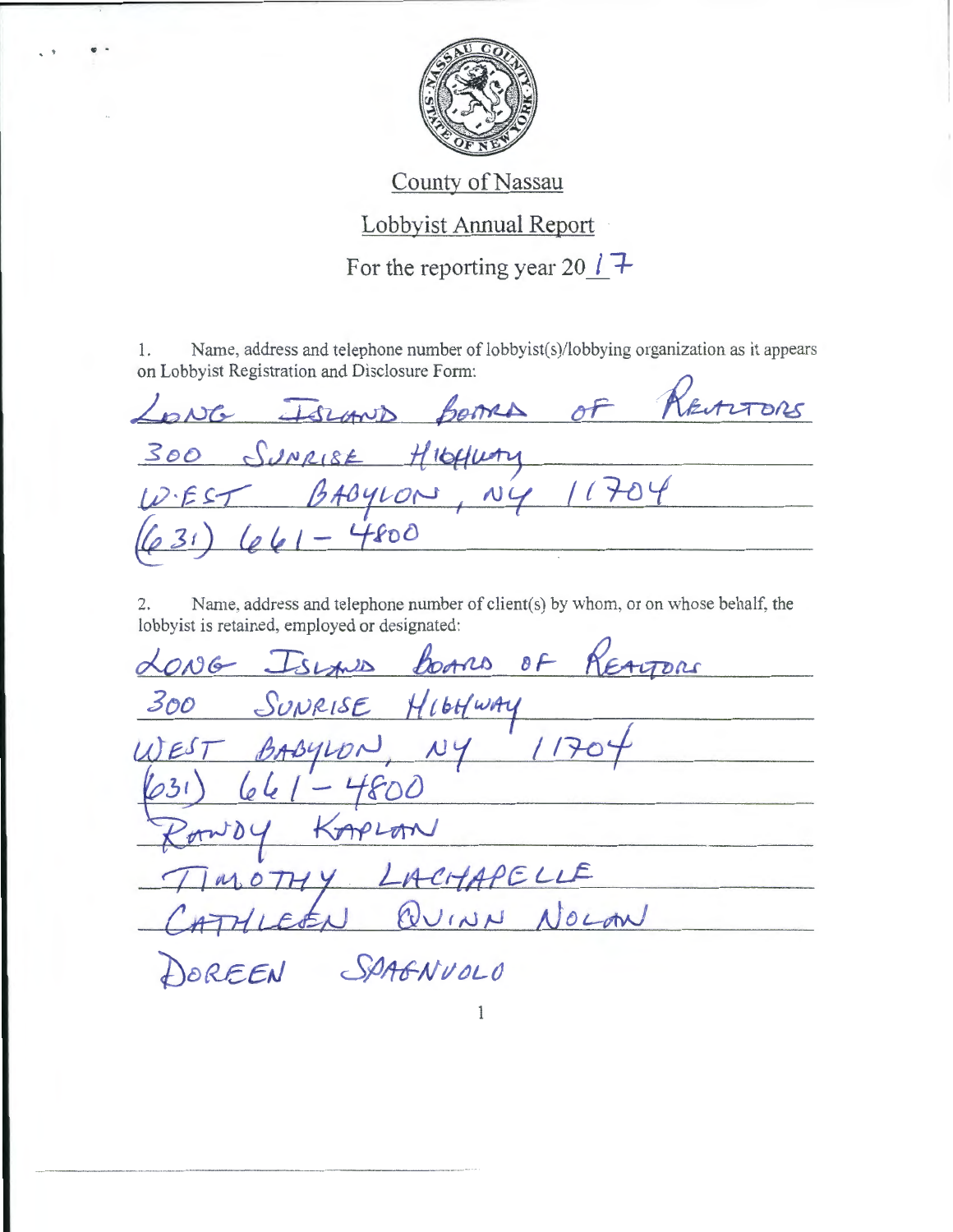A description of the subject or subjects on which each lobbyist retained, employed or 3. designated by such client has lobbied:

REAL ESTATE RELATED ISSUES INCLUDING:  $Bulb1N6$ DEPT RECORDING FEES, NORTEAGE EDITING PROCESS RANS PARFNCY  $\overline{M}$  $df$  $CO$ -OPS. MONTGABE IN  $JtUUUG$  $TME$ MOMEDOYFRS  $7/25$ CEASE  $20NE$  $DESIST$ 

4. Names of the persons and agencies before which such lobbyist has lobbied:

| NYS BOURANOR + NYS LEGISLATURE, OVERNE BOROUGH                                        |
|---------------------------------------------------------------------------------------|
| PRESIDENT + NYC COUNCIL, NASSAU + SUFFOLK                                             |
| COONTY EXECUTIVES + LEGISLATURES, NASSAU +                                            |
|                                                                                       |
| SUPPOLK TOWNSHIPS (SUPERVISORS + COUNCIUS)<br>VILLABES, CITIES OF LONG BEACHT GURNOVE |

List below amounts for any compensation paid or owed to the lobbyist during the prior 5. year for the purposes of lobbying. Such amounts shall be detailed as to amount, to whom paid and for what purpose.

| Amount<br>430,000 | Details<br>COMPENSATION |          | RANDY KAPLAN       |  |
|-------------------|-------------------------|----------|--------------------|--|
| 480,800           | COMPENSATION            | 10       |                    |  |
| \$30,000          | CourENSATION            | $\gamma$ | TIMOTHY LACUAPELUE |  |
| 48,000            | COMPENSATION            |          | To CATHLEEN CUINN  |  |
|                   |                         |          |                    |  |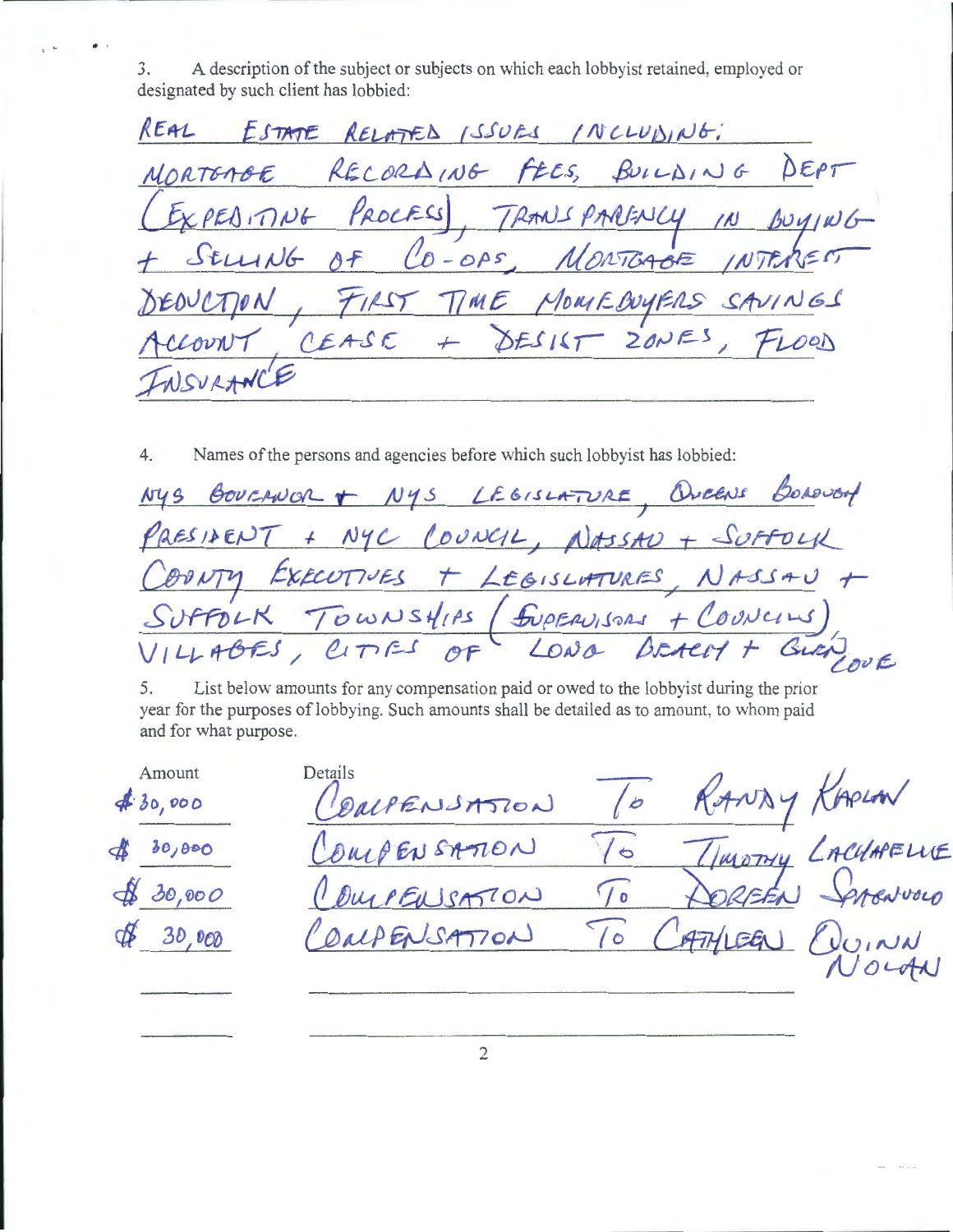| 6. | List below the cumulative total amounts earned for lobbying throughout the year:<br>48/20,000.00 |
|----|--------------------------------------------------------------------------------------------------|

List below the expenses incurred or expensed by lobbyist for the purpose of lobbying:  $7.$ 

| Amount | Details |
|--------|---------|
|        |         |
|        |         |
|        |         |
|        |         |
|        |         |
|        |         |
| ____   |         |
|        |         |
|        |         |
|        |         |
|        |         |
|        |         |